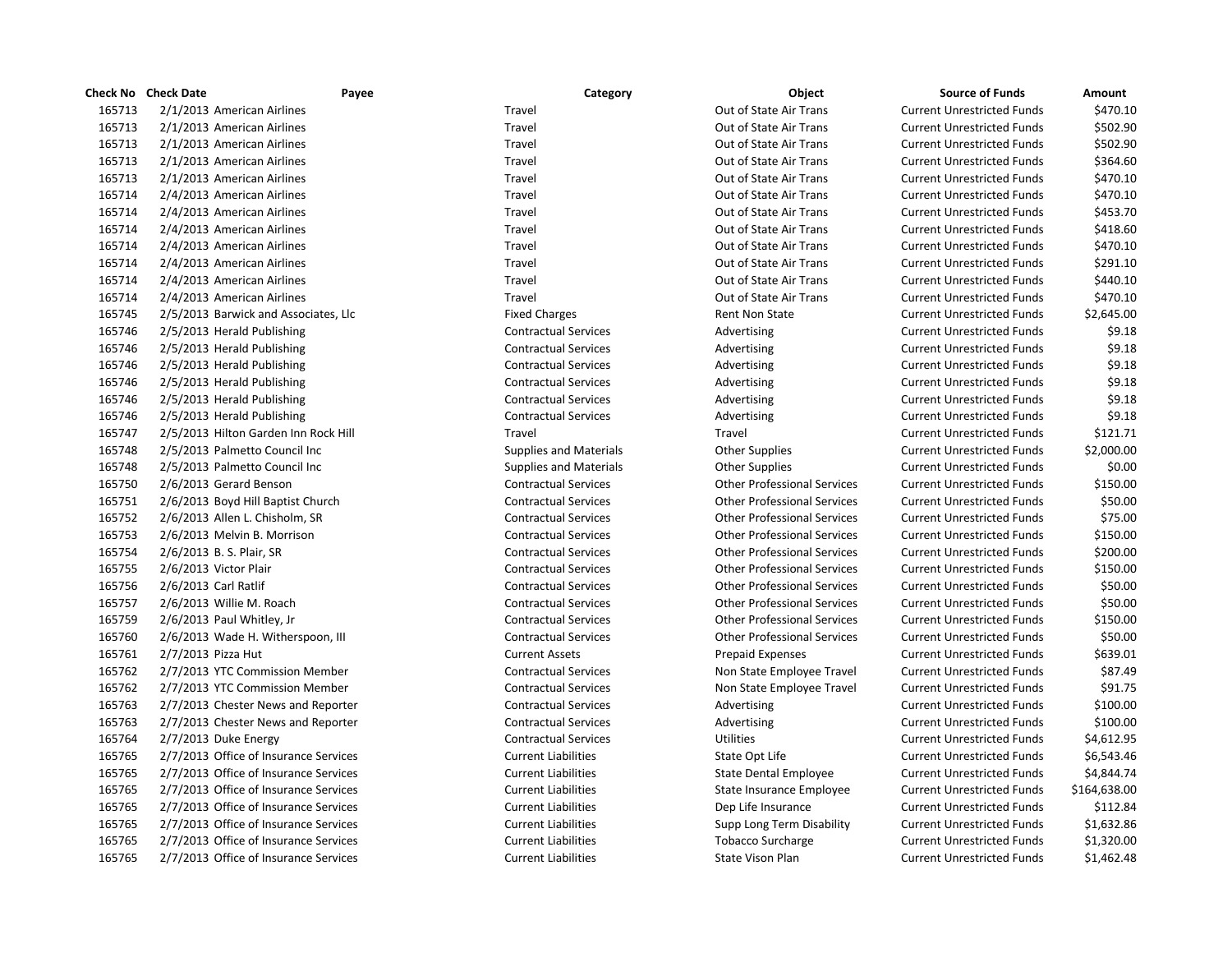2/7/2013 Office of Insurance Services Current Liabilities Dental Plus Employee Current Unrestricted Funds \$3,477.64 2/7/2013 S C Tech Education Assoc Travel In State Registration Fee Current Unrestricted Funds \$1,750.00 2/8/2013 Americant Trainco Inc Travel Out of State Registration Fees Current Unrestricted Funds \$2,970.00 2/8/2013 Arts Council of York County Fixed Charges Dues & Membership Fees Current Unrestricted Funds \$250.00 2/8/2013 Association of Cosmetology Salon Professionals Contractual Services Other Professional Services Current Unrestricted Funds \$6,732.00 165770 2/8/2013 Barnes and Noble College Bookstore Current Liabilities Current Liabilities A/P College Barnes & Noble Current Unrestricted Funds \$99.86 2/8/2013 Boykin and Davis Llc Contractual Services Legal Services Current Unrestricted Funds \$451.25 2/8/2013 Budget and Control Board Supplies and Materials Postage Current Unrestricted Funds \$23.75 2/8/2013 Charlotte Chamber of Commerce Fixed Charges Dues & Membership Fees Current Unrestricted Funds \$312.00 2/8/2013 Clemson University Contractual Services Other Professional Services Current Unrestricted Funds \$2,410.00 2/8/2013 College News Assoc of the Carolinas Fixed Charges Dues & Membership Fees Current Unrestricted Funds \$75.00 2/8/2013 Residential Energy Services Network Fixed Charges Dues & Membership Fees Current Unrestricted Funds \$1,750.00 2/8/2013 S C Assoc of Heating and Air Cond C Travel In State Registration Fee Current Unrestricted Funds \$250.00 2/8/2013 Act Compass/Esl Course Placement Se Contractual Services Other Professional Services Current Unrestricted Funds \$757.00 165780 2/8/2013 Atlanta Dental Supply Contractual Services General Repair Current Unrestricted Funds \$455.60 2/8/2013 Canteen Vending Supplies and Materials Food Supplies Current Unrestricted Funds \$191.38 2/8/2013 Cardinal Health Supplies and Materials Education Supplies Current Unrestricted Funds \$99.68 2/8/2013 Cardinal Health Supplies and Materials Education Supplies Current Unrestricted Funds \$93.97 2/8/2013 Cardinal Health Supplies and Materials Education Supplies Current Unrestricted Funds \$17.58 2/8/2013 Cardinal Health Supplies and Materials Education Supplies Current Unrestricted Funds \$99.35 2/8/2013 Cardinal Health Supplies and Materials Education Supplies Current Unrestricted Funds \$182.70 2/8/2013 Cardinal Health Supplies and Materials Education Supplies Current Unrestricted Funds \$78.80 2/8/2013 Cardinal Health Supplies and Materials Education Supplies Current Unrestricted Funds \$157.60 2/8/2013 Cardinal Health Supplies and Materials Education Supplies Current Unrestricted Funds \$112.03 2/8/2013 Cardinal Health Supplies and Materials Education Supplies Current Unrestricted Funds \$75.74 2/8/2013 Cardinal Health Supplies and Materials Education Supplies Current Unrestricted Funds \$126.62 2/8/2013 Cardinal Health Supplies and Materials Education Supplies Current Unrestricted Funds \$59.68 2/8/2013 Caretaker Management Service Inc Contractual Services Other Professional Services Current Unrestricted Funds \$850.00 165784 2/8/2013 Cdwg Supplies and Materials Major Supplies Magnet Magnet Current Unrestricted Funds 5748.05 165784 2/8/2013 Cdwg Supplies and Materials Major Supplies Maging Supplies Current Unrestricted Funds \$478.65 165784 2/8/2013 Cdwg Supplies and Materials Major Supplies Major Supplies Current Unrestricted Funds 5314.10 165784 2/8/2013 Cdwg Supplies and Materials Major Supplies Magior Supplies Current Unrestricted Funds \$22.21 2/8/2013 Cdwg Supplies and Materials Major Supplies Current Unrestricted Funds \$0.01 2/8/2013 City Electric Accounts - Sc Contractual Services General Repair Current Unrestricted Funds \$236.99 2/8/2013 City Electric Accounts - Sc Contractual Services General Repair Current Unrestricted Funds \$174.95 165786 2/8/2013 City of Rock Hill Supplies and Materials Fuel Fuel Fuel Current Unrestricted Funds 5543.53 2/8/2013 Dell Computer Corporation Contractual Services Other Contractual Services Current Unrestricted Funds \$1,439.51 2/8/2013 Dell Computer Corporation Contractual Services Other Contractual Services Current Unrestricted Funds \$1,259.34 2/8/2013 Dell Computer Corporation Contractual Services Other Contractual Services Current Unrestricted Funds (\$0.01) 2/8/2013 Dukes Root Control, Inc Contractual Services Other Professional Services Current Unrestricted Funds \$2,137.74 2/8/2013 Eastern Refrigeration Service, Inc Contractual Services General Repair Current Unrestricted Funds \$680.00 2/8/2013 Eastern Refrigeration Service, Inc Contractual Services General Repair Current Unrestricted Funds \$379.29 2/8/2013 Ebsco Subscription Services Equipment Library Books, Maps & Film Current Unrestricted Funds \$10,000.00 2/8/2013 Ebsco Subscription Services Equipment Library Books, Maps & Film Current Unrestricted Funds (\$1,800.00) 2/8/2013 Ferguson Enterprises No 34 Contractual Services General Repair Current Unrestricted Funds \$5.69 2/8/2013 Fortune Academy Inc Contractual Services Other Professional Services Current Unrestricted Funds \$6,890.00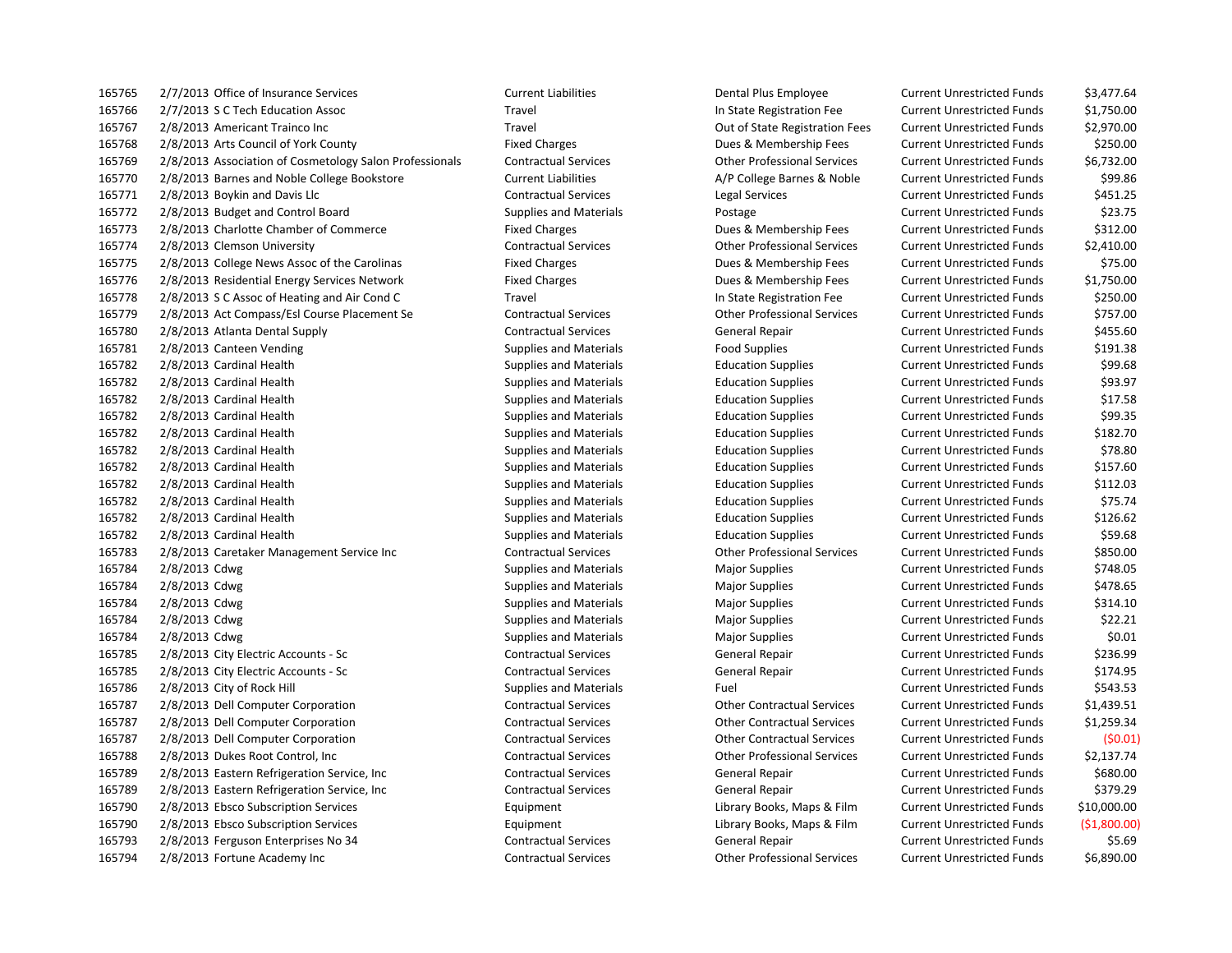2/8/2013 Gateway Supply Company Contractual Services General Repair Current Unrestricted Funds \$168.02 2/8/2013 Gateway Supply Company Contractual Services General Repair Current Unrestricted Funds \$71.16 2/8/2013 Gateway Supply Company Contractual Services General Repair Current Unrestricted Funds \$26.16 2/8/2013 Gateway Supply Company Contractual Services General Repair Current Unrestricted Funds \$33.29 2/8/2013 Gateway Supply Company Contractual Services General Repair Current Unrestricted Funds \$71.00 2/8/2013 Gateway Supply Company Contractual Services General Repair Current Unrestricted Funds \$24.19 2/8/2013 Geomagic Inc Supplies and Materials Education Supplies Current Unrestricted Funds \$2,450.00 2/8/2013 Greens Commercial Cleaning, Inc. Contractual Services Other Contractual Services Current Unrestricted Funds \$5,914.30 2/8/2013 Herf Jones Inc Contractual Services Printing Current Unrestricted Funds \$43.00 2/8/2013 Honey Baked Ham Company Supplies and Materials Food Supplies Current Unrestricted Funds \$415.22 2/8/2013 Honey Baked Ham Company Supplies and Materials Food Supplies Current Unrestricted Funds \$68.32 2/8/2013 Honey Baked Ham Company Supplies and Materials Food Supplies Current Unrestricted Funds \$396.02 2/8/2013 Honey Baked Ham Company Supplies and Materials Food Supplies Current Unrestricted Funds \$472.95 2/8/2013 Honey Baked Ham Company Supplies and Materials Food Supplies Current Unrestricted Funds \$934.82 2/8/2013 Interior Plantscapes Llc Contractual Services Other Contractual Services Current Unrestricted Funds \$268.00 2/8/2013 Jer Group Inc Contractual Services Other Professional Services Current Unrestricted Funds \$139.00 2/8/2013 YTC Employee Supplies and Materials Maintenance Supplies Current Unrestricted Funds \$1,198.40 2/8/2013 YTC Employee Contractual Services General Repair Current Unrestricted Funds \$94.12 2/8/2013 Johnson Controls Inc Contractual Services Other Contractual Services Current Unrestricted Funds \$1,148.00 2/8/2013 Johnson Controls Inc Contractual Services Other Contractual Services Current Unrestricted Funds \$1,050.00 2/8/2013 Kone Inc Contractual Services Other Contractual Services Current Unrestricted Funds \$287.68 2/8/2013 Kone Inc Contractual Services Other Contractual Services Current Unrestricted Funds \$257.87 2/8/2013 Logo Works Supplies and Materials Education Supplies Current Unrestricted Funds \$475.00 2/8/2013 Logo Works Supplies and Materials Education Supplies Current Unrestricted Funds \$45.00 2/8/2013 Logo Works Supplies and Materials Education Supplies Current Unrestricted Funds \$40.00 2/8/2013 Logo Works Supplies and Materials Education Supplies Current Unrestricted Funds \$22.00 2/8/2013 Mcnaughton Mckay Electric Company Supplies and Materials Education Supplies Current Unrestricted Funds \$3,880.00 2/8/2013 Mcnaughton Mckay Electric Company Supplies and Materials Education Supplies Current Unrestricted Funds \$1,940.00 2/8/2013 Melanie Rowe Catering Supplies and Materials Food Supplies Current Unrestricted Funds \$2,045.25 2/8/2013 Melanie Rowe Catering Supplies and Materials Food Supplies Current Unrestricted Funds \$624.04 2/8/2013 Mid-Carolina Ahec, Inc. Contractual Services Other Professional Services Current Unrestricted Funds \$12.00 2/8/2013 Mid-Carolina Ahec, Inc. Contractual Services Other Professional Services Current Unrestricted Funds \$12.00 2/8/2013 Mid-Carolina Ahec, Inc. Contractual Services Other Professional Services Current Unrestricted Funds \$12.00 2/8/2013 Mid-Carolina Ahec, Inc. Contractual Services Other Professional Services Current Unrestricted Funds \$25.00 2/8/2013 Modular Designs of Charlotte, Inc Contractual Services General Repair Current Unrestricted Funds \$454.00 2/8/2013 Modular Designs of Charlotte, Inc Contractual Services General Repair Current Unrestricted Funds \$5,181.31 2/8/2013 Motorola Inc Equipment Non Capitalized Equipment Current Unrestricted Funds \$2,465.00 2/8/2013 Motorola Inc Equipment Non Capitalized Equipment Current Unrestricted Funds \$416.00 2/8/2013 Motorola Inc Equipment Non Capitalized Equipment Current Unrestricted Funds \$97.75 2/8/2013 Motorola Inc Equipment Non Capitalized Equipment Current Unrestricted Funds \$650.00 2/8/2013 Motorola Inc Equipment Non Capitalized Equipment Current Unrestricted Funds \$421.20 165810 2/8/2013 Motorola Inc Current Localized Equipment Non Capitalized Equipment Current Unrestricted Funds \$423.00 2/8/2013 Motorola Inc Equipment Non Capitalized Equipment Current Unrestricted Funds \$27.45 2/8/2013 Motorola Inc Equipment Non Capitalized Equipment Current Unrestricted Funds \$54.90 2/8/2013 Motorola Inc Equipment Non Capitalized Equipment Current Unrestricted Funds \$0.05

2/8/2013 Msc Industrial Supply Comp Supplies and Materials Education Supplies Current Unrestricted Funds \$1,175.92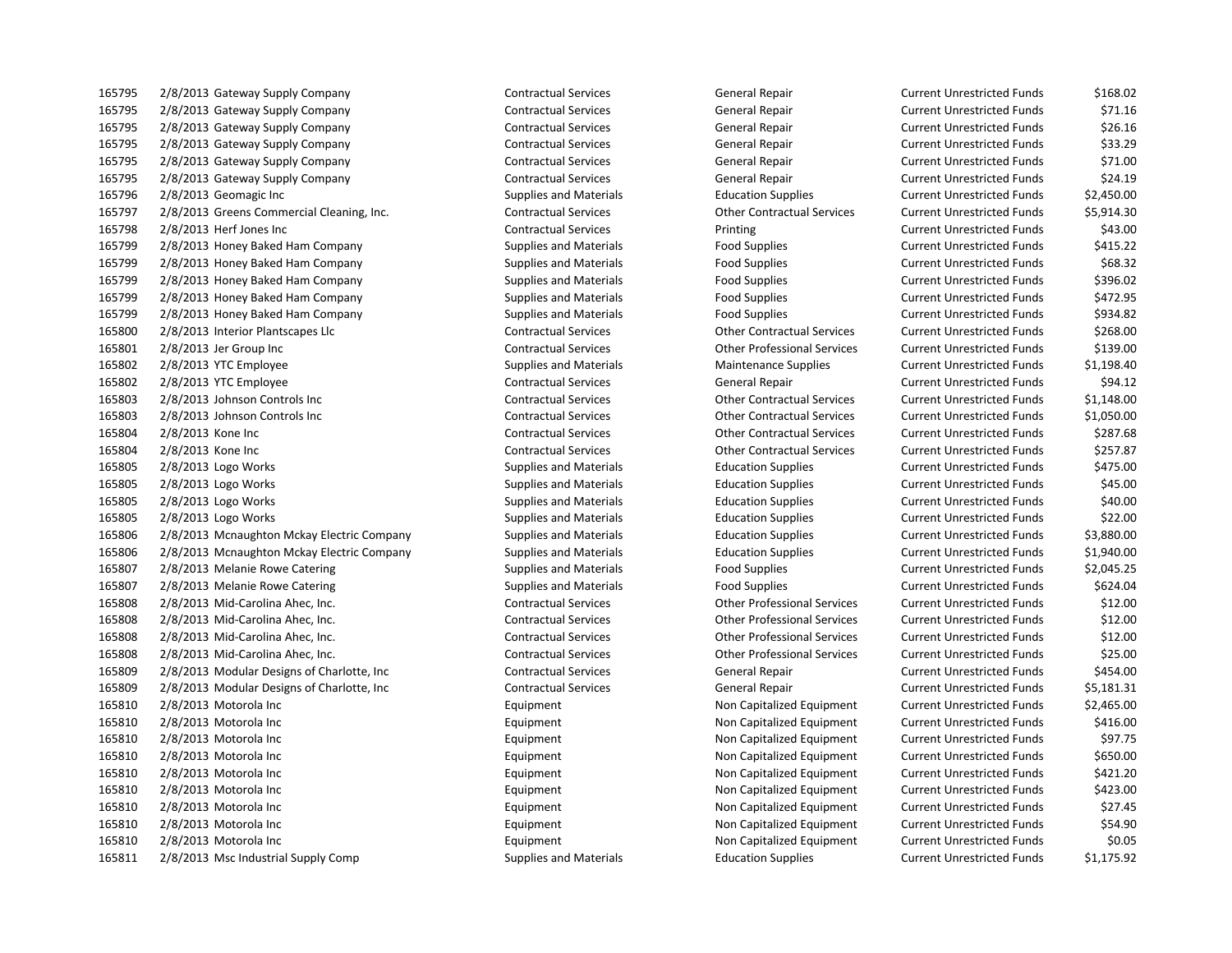2/8/2013 Msc Industrial Supply Comp Supplies and Materials Education Supplies Current Unrestricted Funds \$0.01 2/8/2013 Msdsonline Contractual Services Other Professional Services Current Unrestricted Funds \$2,499.00 165813 2/8/2013 Oce' Imagistec Inc Current Unrestricted Funds \$17.15 2/8/2013 Oce' Imagistec Inc Supplies and Materials Photocopy Supplies Current Unrestricted Funds \$367.71 2/8/2013 Oce' Imagistec Inc Supplies and Materials Photocopy Supplies Current Unrestricted Funds \$739.25 2/8/2013 Oce' Imagistec Inc Supplies and Materials Photocopy Supplies Current Restricted Funds \$36.82 2/8/2013 Oce' Imagistec Inc Supplies and Materials Photocopy Supplies Current Unrestricted Funds \$113.75 2/8/2013 Ontario Investments Inc Fixed Charges Leased To Own Equip Current Unrestricted Funds \$1,305.39 2/8/2013 Ontario Investments Inc Fixed Charges Leased To Own Equip Current Unrestricted Funds \$1,414.35 2/8/2013 Ontario Investments Inc Fixed Charges Leased To Own Equip Current Unrestricted Funds \$196.64 2/8/2013 Ontario Investments Inc Fixed Charges Leased To Own Equip Current Unrestricted Funds \$189.80 2/8/2013 Ontario Investments Inc Fixed Charges Rental Other Current Unrestricted Funds \$156.22 2/8/2013 Palmetto Tire and Service Contractual Services General Repair Current Unrestricted Funds \$80.18 2/8/2013 Panera Llc Supplies and Materials Food Supplies Current Unrestricted Funds \$38.13 2/8/2013 Panera Llc Supplies and Materials Food Supplies Current Unrestricted Funds \$178.65 2/8/2013 Panera Llc Supplies and Materials Food Supplies Current Unrestricted Funds \$12.48 2/8/2013 Partnership Among S C Academic Libr Equipment Library Books, Maps & Film Current Unrestricted Funds \$840.00 2/8/2013 Pearson Education Inc Equipment Library Books, Maps & Film Current Unrestricted Funds \$5,065.00 2/8/2013 Pearson Education Inc Equipment Library Books, Maps & Film Current Unrestricted Funds \$5.83 2/8/2013 Porter Paints Contractual Services General Repair Current Unrestricted Funds \$553.05 2/8/2013 Proquest Information and Learning Equipment Library Books, Maps & Film Current Unrestricted Funds \$1,160.00 2/8/2013 Quality Cleaning Janitor Services, Contractual Services Other Professional Services Current Unrestricted Funds \$395.00 2/8/2013 Record Storage Systems Contractual Services Data Processing Serv Current Unrestricted Funds \$160.50 2/8/2013 Record Storage Systems Contractual Services Data Processing Serv Current Unrestricted Funds \$124.70 2/8/2013 Simplex Grinnell Lp Contractual Services Other Professional Services Current Unrestricted Funds \$1,150.00 165825 2/8/2013 Snipes Supplies and Materials Janitorial Supplies Current Unrestricted Funds \$165.42 2/8/2013 Software Hardware Intergration Inte Supplies and Materials Education Supplies Current Unrestricted Funds \$13,455.45 2/8/2013 Software Hardware Intergration Inte Supplies and Materials Education Supplies Current Unrestricted Funds \$20.00 2/8/2013 Software Hardware Intergration Inte Supplies and Materials Education Supplies Current Unrestricted Funds \$20.00 2/8/2013 Southeastern Paper Group, Inc Supplies and Materials Janitorial Supplies Current Unrestricted Funds \$542.49 165827 2/8/2013 Southeastern Paper Group, Inc Supplies and Materials Janitorial Supplies Current Unrestricted Funds \$716.46 165828 2/8/2013 Southern Tailors Contractual Services Advertising Current Unrestricted Funds \$1,744.00 165828 2/8/2013 Southern Tailors Contractual Services Contractual Services Advertising Current Unrestricted Funds \$50.00 2/8/2013 Staffmark Contractual Services Other Contractual Services Current Unrestricted Funds \$1,116.52 2/8/2013 Staffmark Contractual Services Other Professional Services Current Unrestricted Funds \$255.40 2/8/2013 Staffmark Contractual Services Other Contractual Services Current Unrestricted Funds \$1,050.28 2/8/2013 Staffmark Contractual Services Other Professional Services Current Unrestricted Funds \$255.40 2/8/2013 Staffmark Contractual Services Other Contractual Services Current Unrestricted Funds \$249.80 2/8/2013 Staffmark Contractual Services Other Professional Services Current Unrestricted Funds \$51.08 2/8/2013 Stericycle Inc Contractual Services Other Professional Services Current Unrestricted Funds \$14.14 2/8/2013 Stericycle Inc Contractual Services Other Professional Services Current Unrestricted Funds \$98.94 2/8/2013 Stericycle Inc Contractual Services Other Professional Services Current Unrestricted Funds \$169.59 2/8/2013 U Save Auto Rental Travel Travel Current Unrestricted Funds \$126.81 2/8/2013 Unified Av Systems Contractual Services General Repair Current Unrestricted Funds \$1,284.00 2/8/2013 Unified Av Systems Contractual Services General Repair Current Unrestricted Funds \$760.00 2/8/2013 Unified Av Systems Contractual Services General Repair Current Unrestricted Funds \$43.72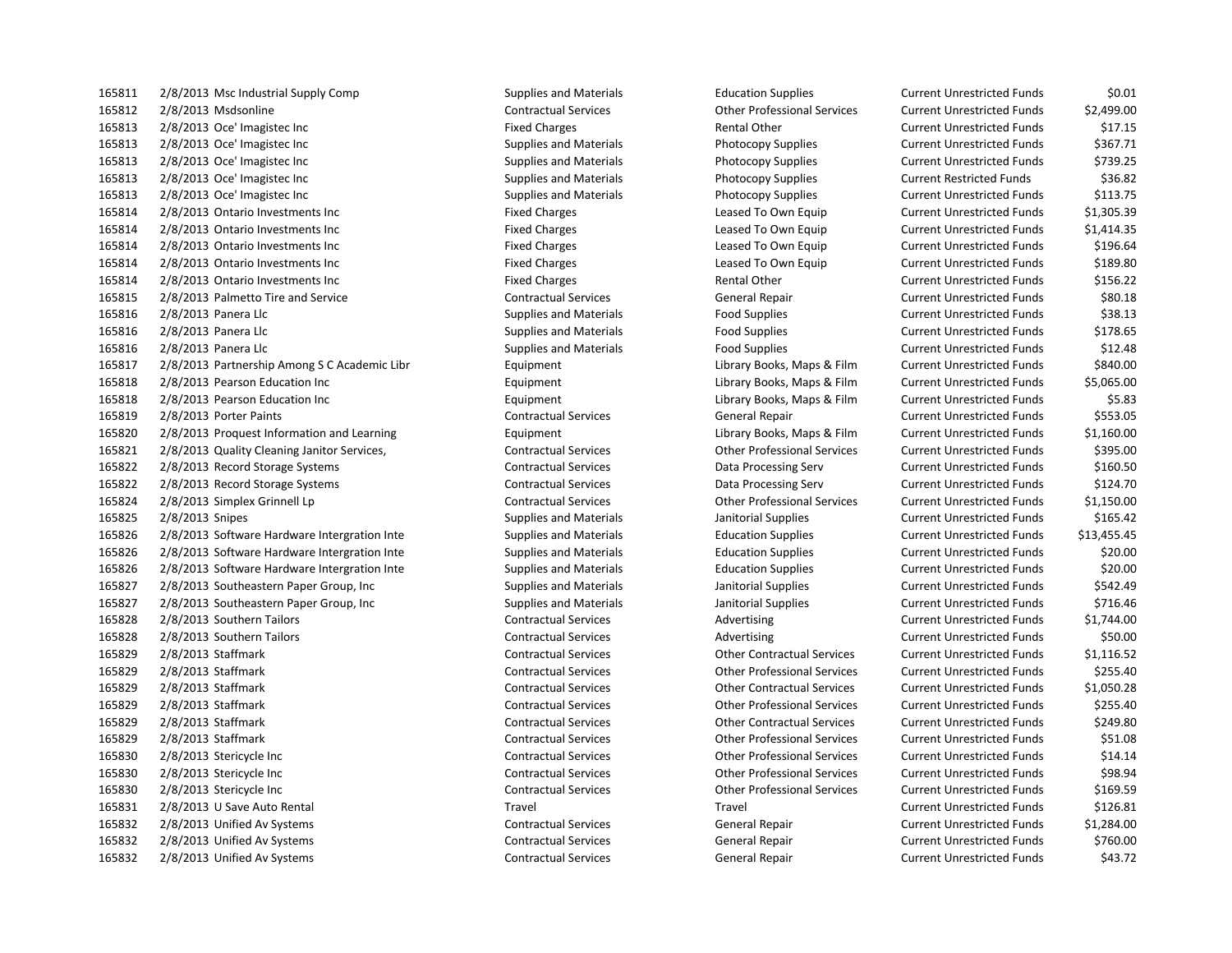2/8/2013 W Square Advertising Contractual Services Education & Training Serv Current Unrestricted Funds \$601.20 2/8/2013 W Square Advertising Contractual Services Education & Training Serv Current Unrestricted Funds \$75.00 2/8/2013 W Square Advertising Contractual Services Education & Training Serv Current Unrestricted Funds \$40.00 2/8/2013 W Square Advertising Contractual Services Education & Training Serv Current Unrestricted Funds \$28.00 2/8/2013 Waste Management of the Carolinas Contractual Services Utilities Current Unrestricted Funds \$179.22 2/8/2013 White Office Furniture Supplies and Materials Other Supplies Current Unrestricted Funds \$1,518.00 2/8/2013 White Office Furniture Supplies and Materials Other Supplies Current Unrestricted Funds \$1,104.00 2/8/2013 White Office Furniture Supplies and Materials Other Supplies Current Unrestricted Funds \$736.00 2/8/2013 White Office Furniture Supplies and Materials Other Supplies Current Unrestricted Funds \$499.00 2/8/2013 White Office Furniture Supplies and Materials Other Supplies Current Unrestricted Funds \$368.00 2/8/2013 S C State Board for Tech and Comp E Contractual Services Other Professional Services Current Unrestricted Funds \$826.60 2/8/2013 Chester Metropolitan District Contractual Services Utilities Current Unrestricted Funds \$60.43 2/8/2013 Reserve Account Supplies and Materials Postage Current Unrestricted Funds \$6,000.00 2/12/2013 Ellucian Inc Contractual Services Other Professional Services Current Unrestricted Funds \$365.97 2/12/2013 Ellucian Inc Contractual Services Other Professional Services Current Unrestricted Funds \$2,700.00 167720 2/13/2013 City Club of Rock Hill Fixed Charges Fixed Charges Dues & Membership Fees Current Unrestricted Funds \$33.33 2/13/2013 City Club of Rock Hill Supplies and Materials Food Supplies Current Unrestricted Funds \$84.68 2/13/2013 Petty Cash Supplies and Materials Postage Current Unrestricted Funds \$19.80 2/13/2013 Petty Cash Supplies and Materials Food Supplies Current Unrestricted Funds \$4.00 2/13/2013 Petty Cash Supplies and Materials Food Supplies Current Unrestricted Funds \$10.81 2/13/2013 Phi Theta Kappa Honor Society Travel Out of State Registration Fees Current Unrestricted Funds \$289.00 2/13/2013 Phi Theta Kappa Honor Society Travel Out of State Registration Fees Current Unrestricted Funds \$289.00 2/13/2013 Phi Theta Kappa Honor Society Travel Out of State Registration Fees Current Unrestricted Funds \$289.00 2/13/2013 Phi Theta Kappa Honor Society Travel Out of State Registration Fees Current Unrestricted Funds \$289.00 2/13/2013 Petty Cash Supplies and Materials Office Supplies Current Unrestricted Funds \$29.29 167725 2/13/2013 Petty Cash Supplies and Materials Current Unrestricted Funds \$9.16 2/13/2013 Petty Cash Supplies and Materials Education Supplies Current Unrestricted Funds \$23.70 2/13/2013 Petty Cash Contractual Services General Repair Current Unrestricted Funds \$8.29 2/13/2013 Petty Cash Supplies and Materials Photographic & Audio Vs. Sup. Current Unrestricted Funds \$35.42 2/13/2013 Petty Cash Supplies and Materials Food Supplies Current Unrestricted Funds \$24.80 2/13/2013 Petty Cash Supplies and Materials Food Supplies Current Unrestricted Funds \$22.82 167728 2/14/2013 Chester News and Reporter Contractual Services Advertising Current Unrestricted Funds \$754.00 167728 2/14/2013 Chester News and Reporter Contractual Services Advertising Current Unrestricted Funds \$2,755.82 167733 2/14/2013 Herald Publishing external contractual Services and Advertising Current Unrestricted Funds \$9.18 167733 2/14/2013 Herald Publishing external contractual Services and Advertising Current Unrestricted Funds \$9.18 167733 2/14/2013 Herald Publishing external contractual Services and Advertising Current Unrestricted Funds \$9.18 167733 2/14/2013 Herald Publishing external contractual Services and Advertising Current Unrestricted Funds \$9.18 167733 2/14/2013 Herald Publishing external contractual Services and Advertising Current Unrestricted Funds \$9.18 167733 2/14/2013 Herald Publishing Contractual Services Advertising Advertising Current Unrestricted Funds \$9.18 2/14/2013 Herald Publishing Contractual Services Advertising Current Unrestricted Funds (\$0.30) 167733 2/14/2013 Herald Publishing external contractual Services and Advertising Current Unrestricted Funds \$7,030.00 167735 2/14/2013 Lancaster News Contractual Services Advertising Current Unrestricted Funds \$1,337.04 167735 2/14/2013 Lancaster News Contractual Services Advertising Current Unrestricted Funds \$2,137.08 2/14/2013 Sysco Food Services of Charlotte Ll Supplies and Materials Food Supplies Current Unrestricted Funds \$103.51 2/14/2013 Sysco Food Services of Charlotte Ll Supplies and Materials Food Supplies Current Unrestricted Funds \$1,787.93

2/14/2013 Sysco Food Services of Charlotte Ll Supplies and Materials Food Supplies Current Unrestricted Funds \$1,032.38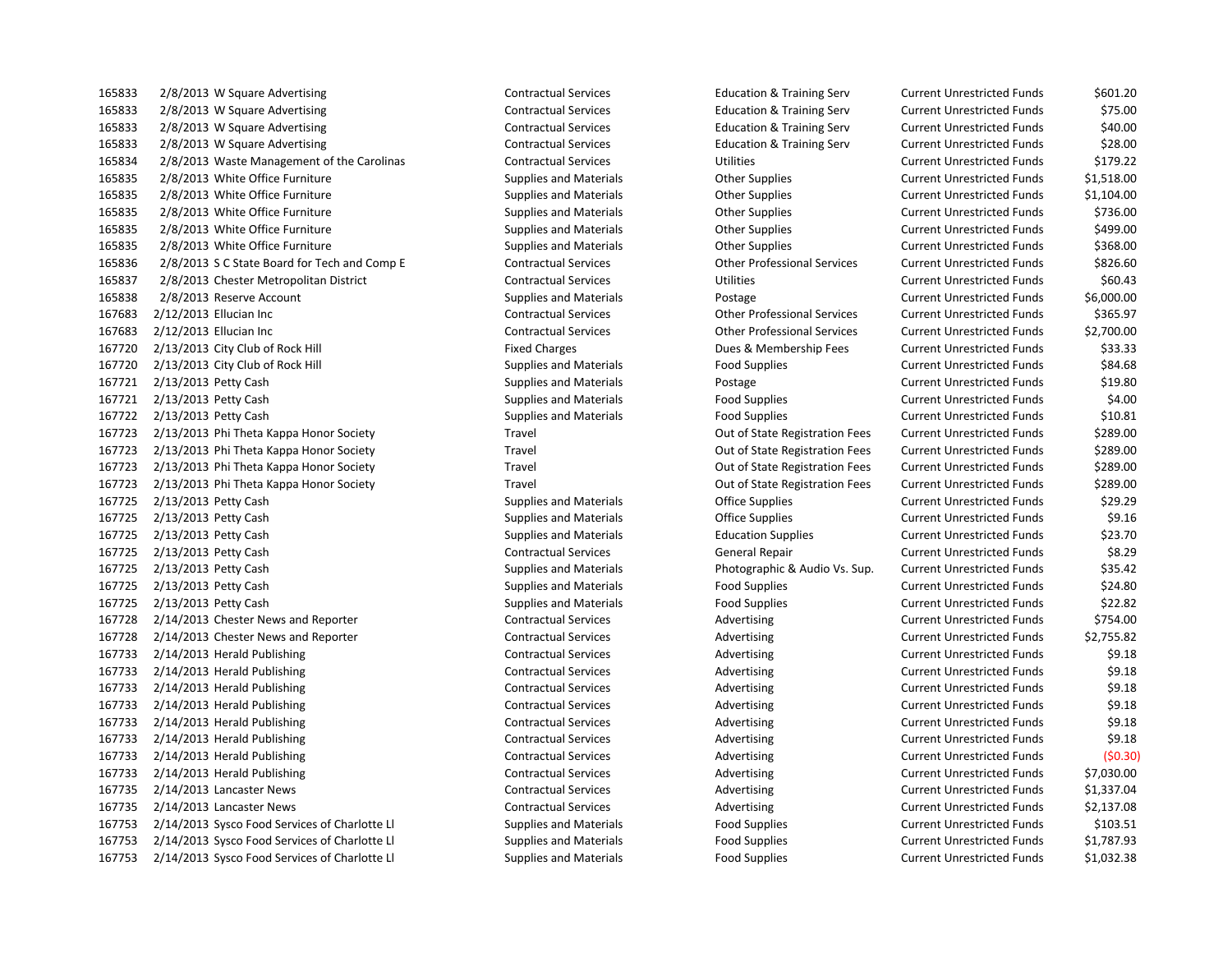2/14/2013 Sysco Food Services of Charlotte Ll Supplies and Materials Food Supplies Current Unrestricted Funds \$57.15 2/14/2013 Sysco Food Services of Charlotte Ll Supplies and Materials Food Supplies Current Unrestricted Funds \$1,197.17 2/14/2013 Sysco Food Services of Charlotte Ll Supplies and Materials Food Supplies Current Unrestricted Funds \$1,364.18 2/15/2013 Southeastern Assoc of Edu Opp Prog Travel Travel Current Restricted Funds \$499.00 2/19/2013 Bank of America Current Liabilities A/P Bank of America Current Unrestricted Funds \$153,763.80 2/19/2013 Larry Lovett Contractual Services Other Professional Services Current Unrestricted Funds \$135.00 2/19/2013 Larry Lovett Contractual Services Other Professional Services Current Unrestricted Funds \$270.00 2/19/2013 York Technical College Foundation Fixed Charges Rent Non State Current Unrestricted Funds \$3,082.37 2/19/2013 York Technical College Foundation Fixed Charges Rent Non State Current Unrestricted Funds \$1,607.53 167805 2/19/2013 York Technical College Foundation Fixed Charges Rent Non State Current Unrestricted Funds \$1,666.66 2/20/2013 Hamilton Marten Ballou and Sipe Llc Contractual Services Legal Services Current Unrestricted Funds \$1,600.00 2/20/2013 Petty Cash Current Assets Petty Cash Current Unrestricted Funds \$150.00 2/22/2013 Act Compass/Esl Course Placement Se Contractual Services Other Professional Services Current Unrestricted Funds \$330.00 2/22/2013 Adams Outdoor Advertising of Nc Contractual Services Advertising Current Unrestricted Funds \$1,500.00 167814 2/22/2013 Airgas Usa, Llc Supplies and Materials Current Unrestricted Funds 5316.94 2/22/2013 Airgas Usa, Llc Supplies and Materials Education Supplies Current Unrestricted Funds \$158.72 2/22/2013 Airgas Usa, Llc Supplies and Materials Education Supplies Current Unrestricted Funds \$284.75 2/22/2013 Airgas Usa, Llc Supplies and Materials Education Supplies Current Unrestricted Funds \$484.64 2/22/2013 Airgas Usa, Llc Supplies and Materials Education Supplies Current Unrestricted Funds \$156.62 2/22/2013 Alsco Supplies and Materials Major Supplies Current Unrestricted Funds \$1,640.52 167816 2/22/2013 Anderson Stamp and Engraving Supplies and Materials Curre Supplies Current Unrestricted Funds \$26.89 2/22/2013 Apple Computer Supplies and Materials Other Supplies Current Unrestricted Funds \$5,592.00 2/22/2013 Apple Computer Supplies and Materials Other Supplies Current Unrestricted Funds \$6,790.00 167818 2/22/2013 Apple Computer Contractual Services Advertising Current Unrestricted Funds \$1,645.00 2/22/2013 Atlanta Dental Supply Contractual Services General Repair Current Unrestricted Funds \$180.55 2/22/2013 Atlanta Dental Supply Contractual Services General Repair Current Unrestricted Funds \$149.60 2/22/2013 Atlanta Dental Supply Contractual Services General Repair Current Unrestricted Funds \$93.59 2/22/2013 Atlanta Dental Supply Contractual Services General Repair Current Unrestricted Funds \$32.62 2/22/2013 Joyce S. Baker Contractual Services Other Professional Services Current Unrestricted Funds \$150.00 2/22/2013 Bi Lo Supplies and Materials Food Supplies Current Unrestricted Funds \$16.04 2/22/2013 Bi Lo Supplies and Materials Food Supplies Current Unrestricted Funds \$14.29 2/22/2013 Bi Lo Supplies and Materials Food Supplies Current Unrestricted Funds \$93.84 2/22/2013 Bi Lo Supplies and Materials Food Supplies Current Unrestricted Funds \$24.65 167822 2/22/2013 C C Dickson Contractual Services Contractual Services Current Unrestricted Funds \$90.66 167822 2/22/2013 C C Dickson Contractual Services Contractual Services Current Unrestricted Funds \$86.67 2/22/2013 C C Dickson Contractual Services General Repair Current Unrestricted Funds \$20.46 2/22/2013 C C Dickson Contractual Services General Repair Current Unrestricted Funds \$23.78 167822 2/22/2013 C C Dickson Contractual Services Contractual Services Current Unrestricted Funds 561.62 2/22/2013 C C Dickson Contractual Services General Repair Current Unrestricted Funds (\$208.78) 167823 2/22/2013 Canteen Vending Supplies and Materials Supplies Food Supplies Current Unrestricted Funds \$477.54 2/22/2013 Canteen Vending Supplies and Materials Food Supplies Current Unrestricted Funds \$161.75 2/22/2013 Carrier Corporation Contractual Services General Repair Current Unrestricted Funds \$1,809.16 167824 2/22/2013 Carrier Corporation Contractual Services General Repair Current Unrestricted Funds \$61.53 2/22/2013 Cdwg Supplies and Materials Major Supplies Current Unrestricted Funds \$1,725.00 167825 2/22/2013 Cdwg Supplies and Materials Major Supplies Magnet Magnet Current Unrestricted Funds \$24.33 167825 2/22/2013 Cdwg Supplies and Materials Major Supplies Magior Supplies Current Unrestricted Funds \$0.01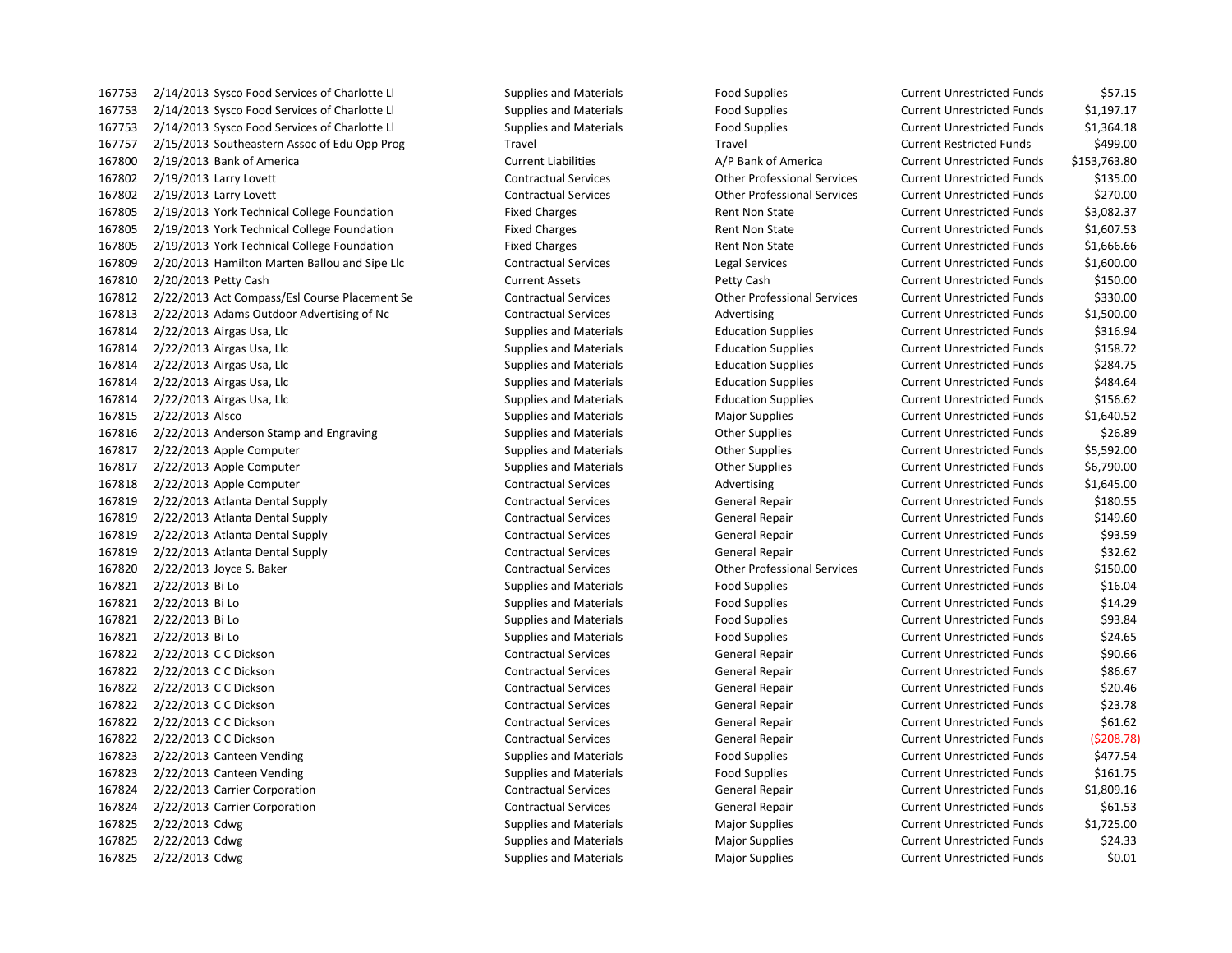2/22/2013 Chester Turf and Landscaping Permanent Improvements Landscaping Current Unrestricted Funds \$779.00 2/22/2013 City Electric Accounts - Sc Contractual Services General Repair Current Unrestricted Funds \$57.84 2/22/2013 City Electric Accounts - Sc Contractual Services General Repair Current Unrestricted Funds \$211.93 2/22/2013 City Electric Accounts - Sc Contractual Services General Repair Current Unrestricted Funds \$209.51 2/22/2013 City of Rock Hill Supplies and Materials Fuel Current Unrestricted Funds \$1,068.09 2/22/2013 City of Rock Hill Supplies and Materials Fuel Current Unrestricted Funds \$1,066.29 2/22/2013 Clean Air America Supplies and Materials Education Supplies Current Unrestricted Funds \$1,200.00 2/22/2013 Clean Air America Supplies and Materials Education Supplies Current Unrestricted Funds \$1,200.00 2/22/2013 Clegg's Termite & Pest Control Contractual Services Other Contractual Services Current Unrestricted Funds \$1,388.00 2/22/2013 Clinton Family Ford Contractual Services General Repair Current Unrestricted Funds \$551.51 2/22/2013 The Compliance Centre Inc Contractual Services Other Professional Services Current Unrestricted Funds \$1,975.00 2/22/2013 Core Laboratory Supplies Inc Supplies and Materials Education Supplies Current Unrestricted Funds \$20.40 2/22/2013 Core Laboratory Supplies Inc Supplies and Materials Education Supplies Current Unrestricted Funds \$21.25 2/22/2013 Core Laboratory Supplies Inc Supplies and Materials Education Supplies Current Unrestricted Funds \$108.80 2/22/2013 Core Laboratory Supplies Inc Supplies and Materials Education Supplies Current Unrestricted Funds \$18.70 2/22/2013 Core Laboratory Supplies Inc Supplies and Materials Education Supplies Current Unrestricted Funds \$122.40 2/22/2013 Core Laboratory Supplies Inc Supplies and Materials Education Supplies Current Unrestricted Funds \$166.60 2/22/2013 Core Laboratory Supplies Inc Supplies and Materials Education Supplies Current Unrestricted Funds \$204.00 2/22/2013 Core Laboratory Supplies Inc Supplies and Materials Education Supplies Current Unrestricted Funds \$18.70 2/22/2013 Core Laboratory Supplies Inc Supplies and Materials Education Supplies Current Unrestricted Funds \$51.00 2/22/2013 Core Laboratory Supplies Inc Supplies and Materials Education Supplies Current Unrestricted Funds \$18.70 2/22/2013 Core Laboratory Supplies Inc Supplies and Materials Education Supplies Current Unrestricted Funds \$105.40 2/22/2013 Core Laboratory Supplies Inc Supplies and Materials Education Supplies Current Unrestricted Funds \$18.70 2/22/2013 Core Laboratory Supplies Inc Supplies and Materials Education Supplies Current Unrestricted Funds \$18.70 2/22/2013 Core Laboratory Supplies Inc Supplies and Materials Education Supplies Current Unrestricted Funds \$11.90 2/22/2013 Core Laboratory Supplies Inc Supplies and Materials Education Supplies Current Unrestricted Funds \$31.00 2/22/2013 Cox Industries Supplies and Materials Major Supplies Current Unrestricted Funds \$2,160.00 2/22/2013 Education to Go Contractual Services Other Professional Services Current Unrestricted Funds \$420.00 2/22/2013 Education to Go Contractual Services Other Professional Services Current Unrestricted Funds \$540.00 2/22/2013 Education to Go Contractual Services Other Professional Services Current Unrestricted Funds \$130.00 167838 2/22/2013 Freeman's Dry Cleaning Supplies and Materials Clothing Supplies Current Unrestricted Funds \$18.00 167838 2/22/2013 Freeman's Dry Cleaning Supplies and Materials Clothing Supplies Current Unrestricted Funds \$12.00 167838 2/22/2013 Freeman's Dry Cleaning Supplies and Materials Clothing Supplies Current Unrestricted Funds \$45.00 167838 2/22/2013 Freeman's Dry Cleaning Supplies and Materials Clothing Supplies Current Unrestricted Funds \$65.00 167838 2/22/2013 Freeman's Dry Cleaning Supplies and Materials Clothing Supplies Current Unrestricted Funds \$90.00 2/22/2013 Freeman's Dry Cleaning Supplies and Materials Clothing Supplies Current Unrestricted Funds \$16.00 2/22/2013 Garvin Design Group Inc Permanent Improvements Fees, Arch, Eng & Other Unexpended Plant \$8,919.20 2/22/2013 Gateway Supply Company Contractual Services General Repair Current Unrestricted Funds \$71.36 2/22/2013 Gatlin Education Service Contractual Services Other Professional Services Current Unrestricted Funds \$2,295.00 2/22/2013 Gatlin Education Service Contractual Services Other Professional Services Current Unrestricted Funds \$1,695.00 2/22/2013 Goodwyn Mills and Cawood, Inc Permanent Improvements Other Permanent Imp State Def Maintenance \$1,710.00 167844 2/22/2013 Graybar Electric Co Contractual Services General Repair Current Unrestricted Funds \$3.57 167844 2/22/2013 Graybar Electric Co Contractual Services General Repair Current Unrestricted Funds \$116.35 2/22/2013 Graybar Electric Co Contractual Services General Repair Current Unrestricted Funds \$185.75 2/22/2013 Graybar Electric Co Contractual Services General Repair Current Unrestricted Funds \$112.25 2/22/2013 Herf Jones Inc Contractual Services Printing Current Unrestricted Funds \$480.18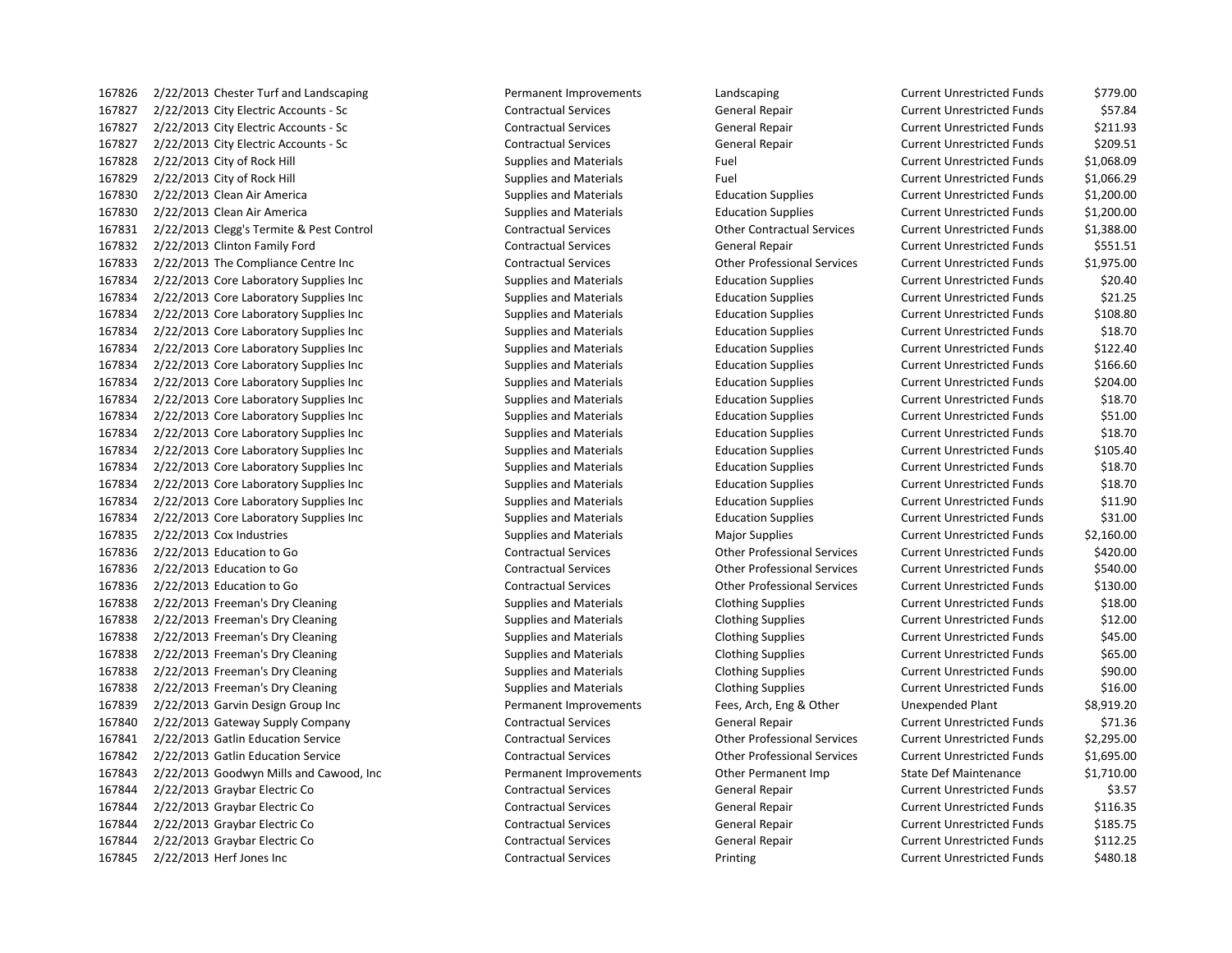2/22/2013 Herf Jones Inc Contractual Services Printing Current Unrestricted Funds \$43.00 2/22/2013 Herf Jones Inc Contractual Services Printing Current Unrestricted Funds \$43.00 2/22/2013 Honey Baked Ham Company Supplies and Materials Food Supplies Current Unrestricted Funds \$220.75 2/22/2013 Honey Baked Ham Company Supplies and Materials Food Supplies Current Unrestricted Funds \$57.52 2/22/2013 Honey Baked Ham Company Supplies and Materials Food Supplies Current Unrestricted Funds \$970.11 2/22/2013 Interior Plantscapes Llc Contractual Services Other Contractual Services Current Unrestricted Funds \$268.00 167848 2/22/2013 Interstate Fleet Services Supplies and Materials Motor Vehicle Current Unrestricted Funds \$388.68 2/22/2013 Interstate Towing and Recovery Contractual Services Other Professional Services Current Unrestricted Funds \$100.00 2/22/2013 J. Harlen Company Inc Supplies and Materials Education Supplies Current Unrestricted Funds \$377.30 2/22/2013 J. Harlen Company Inc Supplies and Materials Education Supplies Current Unrestricted Funds \$56.25 2/22/2013 J. Harlen Company Inc Supplies and Materials Education Supplies Current Unrestricted Funds \$52.90 2/22/2013 J. Harlen Company Inc Supplies and Materials Education Supplies Current Unrestricted Funds \$179.19 2/22/2013 J. Harlen Company Inc Supplies and Materials Education Supplies Current Unrestricted Funds \$269.70 2/22/2013 J. Harlen Company Inc Supplies and Materials Education Supplies Current Unrestricted Funds \$359.60 2/22/2013 J. Harlen Company Inc Supplies and Materials Education Supplies Current Unrestricted Funds \$329.70 2/22/2013 J. Harlen Company Inc Supplies and Materials Education Supplies Current Unrestricted Funds \$1.90 2/22/2013 J. Harlen Company Inc Supplies and Materials Education Supplies Current Unrestricted Funds \$3.90 2/22/2013 J. Harlen Company Inc Supplies and Materials Education Supplies Current Unrestricted Funds \$299.40 2/22/2013 J. Harlen Company Inc Supplies and Materials Education Supplies Current Unrestricted Funds \$167.90 2/22/2013 J. Harlen Company Inc Supplies and Materials Education Supplies Current Unrestricted Funds \$89.90 2/22/2013 J. Harlen Company Inc Supplies and Materials Education Supplies Current Unrestricted Funds \$17.90 2/22/2013 YTC Employee Contractual Services General Repair Current Unrestricted Funds \$208.83 2/22/2013 Johnson Controls Inc Contractual Services Other Contractual Services Current Unrestricted Funds \$1,091.75 2/22/2013 Kone Inc Contractual Services Other Contractual Services Current Unrestricted Funds \$440.00 2/22/2013 Lowes Home Centers Contractual Services General Repair Current Unrestricted Funds \$44.60 2/22/2013 Lowes Home Centers Contractual Services General Repair Current Unrestricted Funds \$41.15 2/22/2013 Lowes Home Centers Contractual Services General Repair Current Unrestricted Funds \$27.29 167855 2/22/2013 Lowes Home Centers Contractual Services Contractual Services Current Unrestricted Funds \$64.99 2/22/2013 Lowes Home Centers Contractual Services General Repair Current Unrestricted Funds \$17.08 167855 2/22/2013 Lowes Home Centers Contractual Services Contractual Services Current Unrestricted Funds \$28.21 2/22/2013 McVeigh & Mangum Engineering, Inc Permanent Improvements Fees, Arch, Eng & Other County Projects \$2,150.10 2/22/2013 Melanie Rowe Catering Supplies and Materials Food Supplies Current Unrestricted Funds \$396.00 2/22/2013 Mid-Carolina Ahec, Inc. Contractual Services Other Professional Services Current Unrestricted Funds \$56.00 2/22/2013 Mid-Carolina Ahec, Inc. Contractual Services Other Professional Services Current Unrestricted Funds \$44.00 2/22/2013 Mid-Carolina Ahec, Inc. Contractual Services Other Professional Services Current Unrestricted Funds \$20.00 2/22/2013 New Venue Technologies Inc Contractual Services Other Contractual Services Current Unrestricted Funds \$15,717.24 2/22/2013 New Venue Technologies Inc Contractual Services Other Contractual Services Current Unrestricted Funds \$335.16 2/22/2013 New Venue Technologies Inc Contractual Services Other Contractual Services Current Unrestricted Funds \$1,496.88 2/22/2013 New Venue Technologies Inc Contractual Services Other Contractual Services Current Unrestricted Funds \$301.56 2/22/2013 New Venue Technologies Inc Contractual Services Other Contractual Services Current Unrestricted Funds \$0.00 2/22/2013 New Venue Technologies Inc Contractual Services Other Contractual Services Current Unrestricted Funds \$0.00 2/22/2013 New Venue Technologies Inc Contractual Services Other Contractual Services Current Unrestricted Funds \$1,746.36 2/22/2013 New Venue Technologies Inc Contractual Services Other Contractual Services Current Unrestricted Funds \$895.44 2/22/2013 New Venue Technologies Inc Contractual Services Other Contractual Services Current Unrestricted Funds \$2,271.36 2/22/2013 New Venue Technologies Inc Contractual Services Other Contractual Services Current Unrestricted Funds \$1,186.08 2/22/2013 New Venue Technologies Inc Contractual Services Other Contractual Services Current Unrestricted Funds \$3,197.88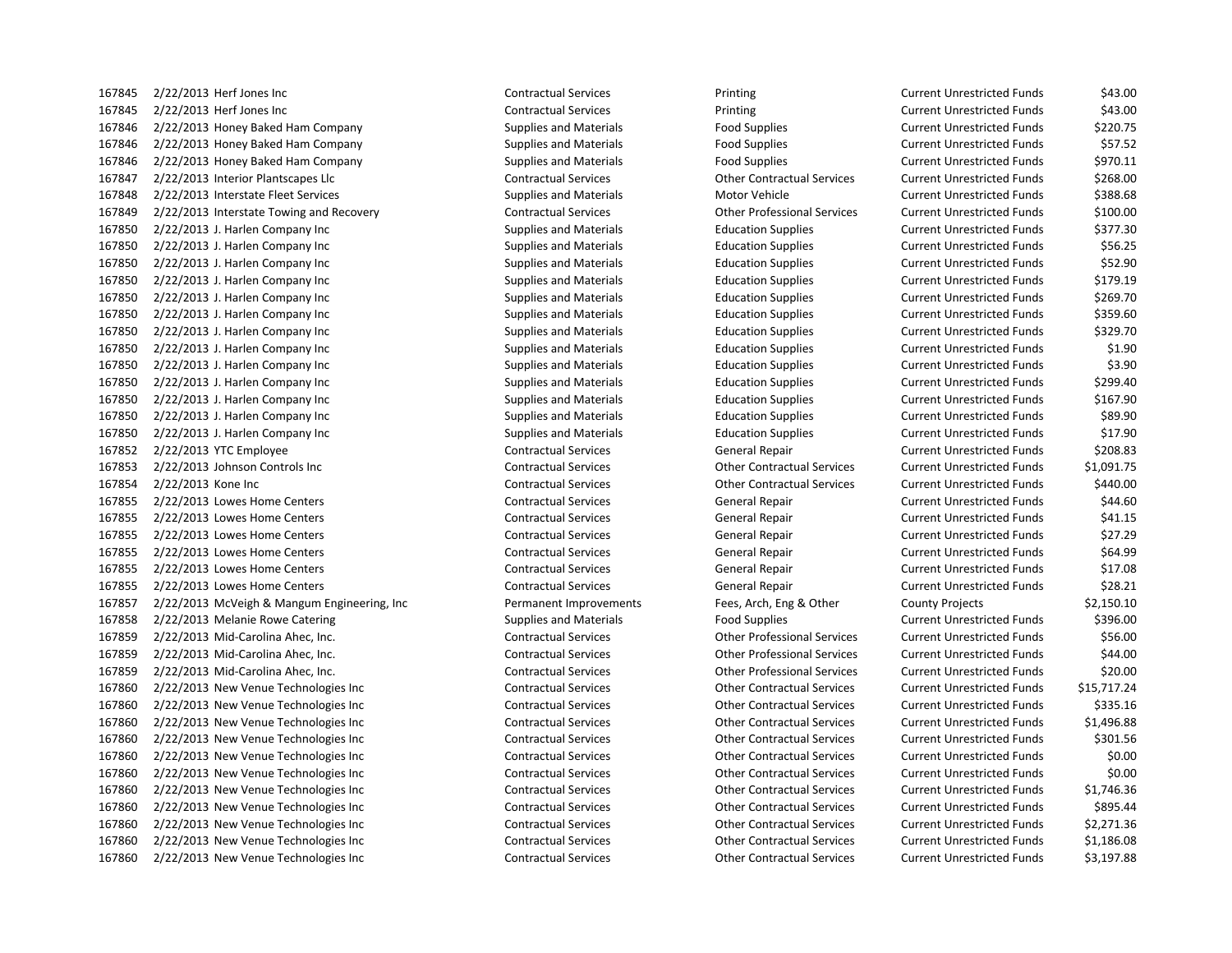2/22/2013 New Venue Technologies Inc Contractual Services Other Contractual Services Current Unrestricted Funds \$1,496.88 2/22/2013 Oce' Imagistec Inc Fixed Charges Leased To Own Equip Current Unrestricted Funds \$419.99 2/22/2013 Oce' Imagistec Inc Supplies and Materials Photocopy Supplies Current Unrestricted Funds \$63.66 2/22/2013 Oce' Imagistec Inc Fixed Charges Leased To Own Equip Current Unrestricted Funds \$219.06 2/22/2013 Oce' Imagistec Inc Fixed Charges Leased To Own Equip Current Unrestricted Funds \$1,332.89 2/22/2013 Oce' Imagistec Inc Fixed Charges Leased To Own Equip Current Unrestricted Funds \$80.81 2/22/2013 Oce' Imagistec Inc Fixed Charges Leased To Own Equip Current Unrestricted Funds \$61.92 2/22/2013 Oce' Imagistec Inc Fixed Charges Leased To Own Equip Current Unrestricted Funds \$44.28 2/22/2013 Oce' Imagistec Inc Fixed Charges Leased To Own Equip Current Unrestricted Funds \$118.60 2/22/2013 Oce' Imagistec Inc Fixed Charges Leased To Own Equip Current Unrestricted Funds \$1,162.26 2/22/2013 Oce' Imagistec Inc Fixed Charges Leased To Own Equip Current Unrestricted Funds \$199.80 2/22/2013 Oce' Imagistec Inc Fixed Charges Leased To Own Equip Current Unrestricted Funds \$62.13 2/22/2013 Oce' Imagistec Inc Fixed Charges Leased To Own Equip Current Unrestricted Funds \$733.82 2/22/2013 Oce' Imagistec Inc Fixed Charges Leased To Own Equip Current Unrestricted Funds \$1,000.57 2/22/2013 Oce' Imagistec Inc Fixed Charges Leased To Own Equip Current Unrestricted Funds \$780.63 2/22/2013 Ontario Investments Inc Fixed Charges Leased To Own Equip Current Unrestricted Funds \$196.64 2/22/2013 Ontario Investments Inc Fixed Charges Leased To Own Equip Current Unrestricted Funds \$189.80 167863 2/22/2013 Our Three Sons Broadcasting Contractual Services Advertising Current Unrestricted Funds \$2,497.00 2/22/2013 Overhead Door of Rock Hill Contractual Services General Repair Current Unrestricted Funds \$323.25 2/22/2013 Panera Llc Supplies and Materials Food Supplies Current Unrestricted Funds \$76.09 2/22/2013 Joanna S. Pearson Supplies and Materials Education Supplies Current Unrestricted Funds \$2,125.00 2/22/2013 Pocket Nurse Enterprises Inc Supplies and Materials Education Supplies Current Unrestricted Funds \$87.50 2/22/2013 Pocket Nurse Enterprises Inc Supplies and Materials Education Supplies Current Unrestricted Funds \$78.75 2/22/2013 Pocket Nurse Enterprises Inc Supplies and Materials Education Supplies Current Unrestricted Funds \$149.70 2/22/2013 Pocket Nurse Enterprises Inc Supplies and Materials Education Supplies Current Unrestricted Funds \$149.70 2/22/2013 Pocket Nurse Enterprises Inc Supplies and Materials Education Supplies Current Unrestricted Funds \$28.50 2/22/2013 Pocket Nurse Enterprises Inc Supplies and Materials Education Supplies Current Unrestricted Funds \$18.90 2/22/2013 Pocket Nurse Enterprises Inc Supplies and Materials Education Supplies Current Unrestricted Funds \$70.74 2/22/2013 Pocket Nurse Enterprises Inc Supplies and Materials Education Supplies Current Unrestricted Funds \$70.74 2/22/2013 Pocket Nurse Enterprises Inc Supplies and Materials Education Supplies Current Unrestricted Funds \$27.96 2/22/2013 Pocket Nurse Enterprises Inc Supplies and Materials Education Supplies Current Unrestricted Funds \$8.70 2/22/2013 Pocket Nurse Enterprises Inc Supplies and Materials Education Supplies Current Unrestricted Funds \$22.50 2/22/2013 Pocket Nurse Enterprises Inc Supplies and Materials Education Supplies Current Unrestricted Funds \$18.00 2/22/2013 Pocket Nurse Enterprises Inc Supplies and Materials Education Supplies Current Unrestricted Funds \$17.94 2/22/2013 Pocket Nurse Enterprises Inc Supplies and Materials Education Supplies Current Unrestricted Funds \$87.00 2/22/2013 Pocket Nurse Enterprises Inc Supplies and Materials Education Supplies Current Unrestricted Funds \$112.50 2/22/2013 Pocket Nurse Enterprises Inc Supplies and Materials Education Supplies Current Unrestricted Funds \$184.50 2/22/2013 Pocket Nurse Enterprises Inc Supplies and Materials Education Supplies Current Unrestricted Funds \$67.80 2/22/2013 Pocket Nurse Enterprises Inc Supplies and Materials Education Supplies Current Unrestricted Funds \$50.00 2/22/2013 Pocket Nurse Enterprises Inc Supplies and Materials Education Supplies Current Unrestricted Funds \$22.20 2/22/2013 Pocket Nurse Enterprises Inc Supplies and Materials Education Supplies Current Unrestricted Funds \$22.20 2/22/2013 Pocket Nurse Enterprises Inc Supplies and Materials Education Supplies Current Unrestricted Funds \$7.80 2/22/2013 Pocket Nurse Enterprises Inc Supplies and Materials Education Supplies Current Unrestricted Funds \$7.95 2/22/2013 Pocket Nurse Enterprises Inc Supplies and Materials Education Supplies Current Unrestricted Funds \$42.48 2/22/2013 Pocket Nurse Enterprises Inc Supplies and Materials Education Supplies Current Unrestricted Funds \$22.50

2/22/2013 New Venue Technologies Inc Contractual Services Other Contractual Services Current Unrestricted Funds \$74.76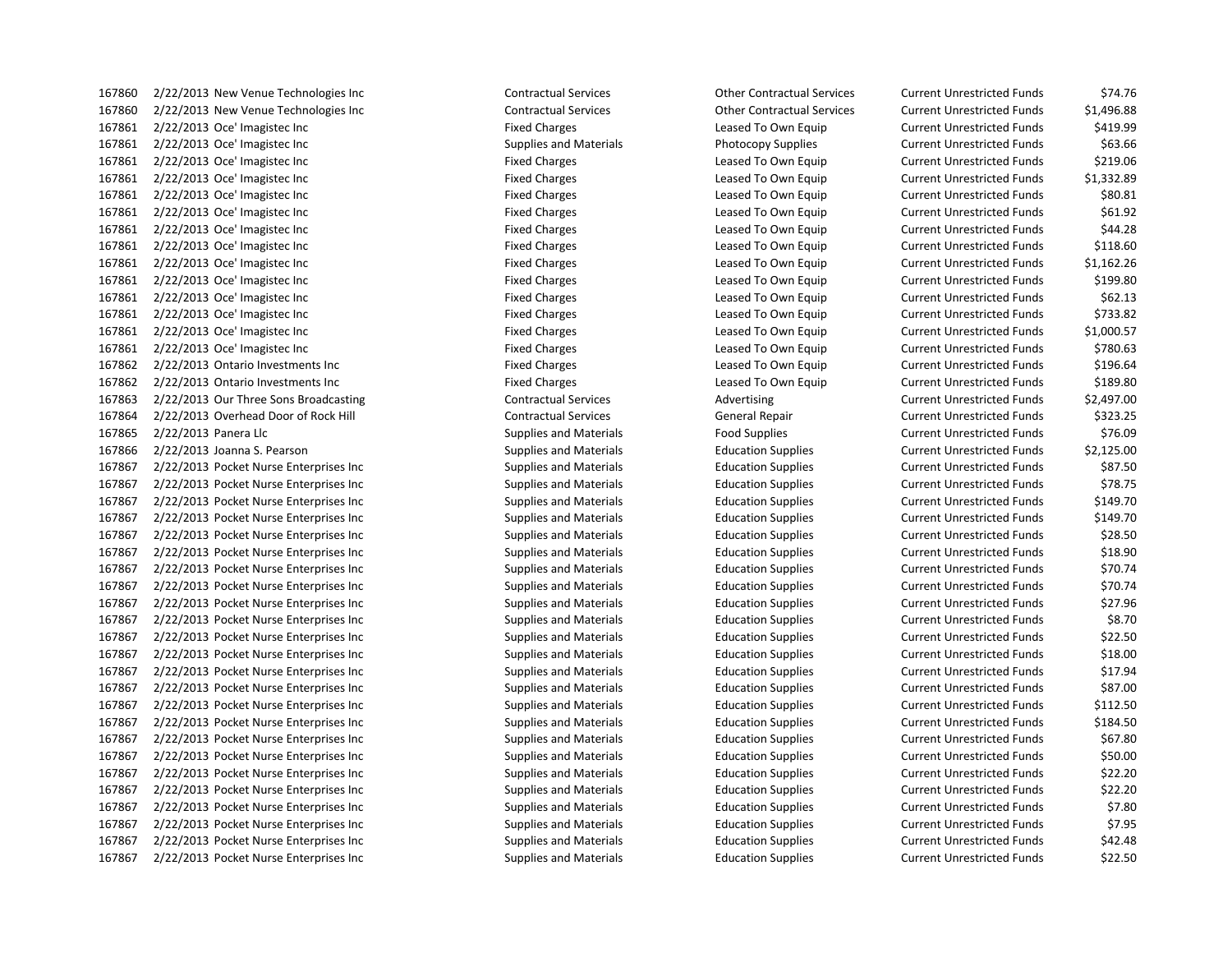2/22/2013 Pocket Nurse Enterprises Inc Supplies and Materials Education Supplies Current Unrestricted Funds \$32.97 2/22/2013 Pocket Nurse Enterprises Inc Supplies and Materials Education Supplies Current Unrestricted Funds \$31.50 2/22/2013 Pocket Nurse Enterprises Inc Supplies and Materials Education Supplies Current Unrestricted Funds \$34.50 2/22/2013 Pocket Nurse Enterprises Inc Supplies and Materials Education Supplies Current Unrestricted Funds \$12.90 2/22/2013 Pocket Nurse Enterprises Inc Supplies and Materials Education Supplies Current Unrestricted Funds \$3.30 2/22/2013 Pocket Nurse Enterprises Inc Supplies and Materials Education Supplies Current Unrestricted Funds \$1.95 2/22/2013 Pocket Nurse Enterprises Inc Supplies and Materials Education Supplies Current Unrestricted Funds \$87.00 2/22/2013 Pocket Nurse Enterprises Inc Supplies and Materials Education Supplies Current Unrestricted Funds \$20.98 2/22/2013 Pocket Nurse Enterprises Inc Supplies and Materials Education Supplies Current Unrestricted Funds \$79.00 2/22/2013 Porter Paints Contractual Services General Repair Current Unrestricted Funds \$280.16 2/22/2013 Porter Paints Contractual Services General Repair Current Unrestricted Funds \$76.98 2/22/2013 Record Storage Systems Contractual Services Data Processing Serv Current Unrestricted Funds \$150.10 2/22/2013 Rogers Grading Inc Contractual Services Other Professional Services Current Unrestricted Funds \$220.00 2/22/2013 Sign Techniques Contractual Services General Repair Current Unrestricted Funds \$80.25 2/22/2013 Software House International Corp Contractual Services Data Processing Serv Current Unrestricted Funds \$263.12 2/22/2013 Software House International Corp Contractual Services Data Processing Serv Current Unrestricted Funds \$81.65 2/22/2013 Software House International Corp Contractual Services Data Processing Serv Current Unrestricted Funds \$164.13 2/22/2013 Software House International Corp Contractual Services Data Processing Serv Current Unrestricted Funds \$494.07 2/22/2013 Software House International Corp Contractual Services Data Processing Serv Current Unrestricted Funds \$81.65 2/22/2013 Software House International Corp Contractual Services Data Processing Serv Current Unrestricted Funds \$164.13 2/22/2013 Software House International Corp Contractual Services Data Processing Serv Current Unrestricted Funds \$164.13 2/22/2013 Software House International Corp Contractual Services Data Processing Serv Current Unrestricted Funds \$164.13 2/22/2013 Software House International Corp Contractual Services Data Processing Serv Current Unrestricted Funds \$494.07 2/22/2013 Software House International Corp Contractual Services Data Processing Serv Current Unrestricted Funds \$246.63 2/22/2013 Southeastern Paper Group, Inc Supplies and Materials Janitorial Supplies Current Unrestricted Funds \$1,508.91 2/22/2013 Southeastern Paper Group, Inc Supplies and Materials Janitorial Supplies Current Unrestricted Funds \$256.68 2/22/2013 Staffmark Contractual Services Other Professional Services Current Unrestricted Funds \$242.63 2/22/2013 Staffmark Contractual Services Other Contractual Services Current Unrestricted Funds \$938.15 2/22/2013 Staffmark Contractual Services Other Professional Services Current Unrestricted Funds \$255.40 2/22/2013 Staffmark Contractual Services Other Contractual Services Current Unrestricted Funds \$1,138.60 2/22/2013 Staffmark Contractual Services Other Professional Services Current Unrestricted Funds \$504.42 2/22/2013 Staffmark Contractual Services Other Professional Services Current Unrestricted Funds \$498.03 2/22/2013 Staffmark Contractual Services Other Professional Services Current Unrestricted Funds \$498.03 2/22/2013 Staffmark Contractual Services Other Professional Services Current Unrestricted Funds \$395.87 2/22/2013 U Save Auto Rental Travel Travel Current Unrestricted Funds \$126.89 2/22/2013 U Save Auto Rental Travel Travel Current Unrestricted Funds \$126.09 2/22/2013 U Save Auto Rental Travel Travel Current Unrestricted Funds \$123.03 2/22/2013 U Save Auto Rental Travel Travel Current Unrestricted Funds \$126.09 2/22/2013 U Save Auto Rental Travel Travel Current Unrestricted Funds \$62.90 2/22/2013 U Save Auto Rental Travel Travel Current Unrestricted Funds \$55.94 2/22/2013 U Save Auto Rental Travel Travel Current Unrestricted Funds \$120.29 2/22/2013 Unified Av Systems Supplies and Materials Education Supplies Current Unrestricted Funds \$1,808.10 2/22/2013 Valley Proteins, Inc Contractual Services Other Professional Services Current Unrestricted Funds \$275.00 2/22/2013 W Square Advertising Supplies and Materials Other Supplies Current Unrestricted Funds \$2,136.00 2/22/2013 W Square Advertising Supplies and Materials Other Supplies Current Unrestricted Funds \$65.00 2/22/2013 W Square Advertising Supplies and Materials Other Supplies Current Unrestricted Funds \$249.00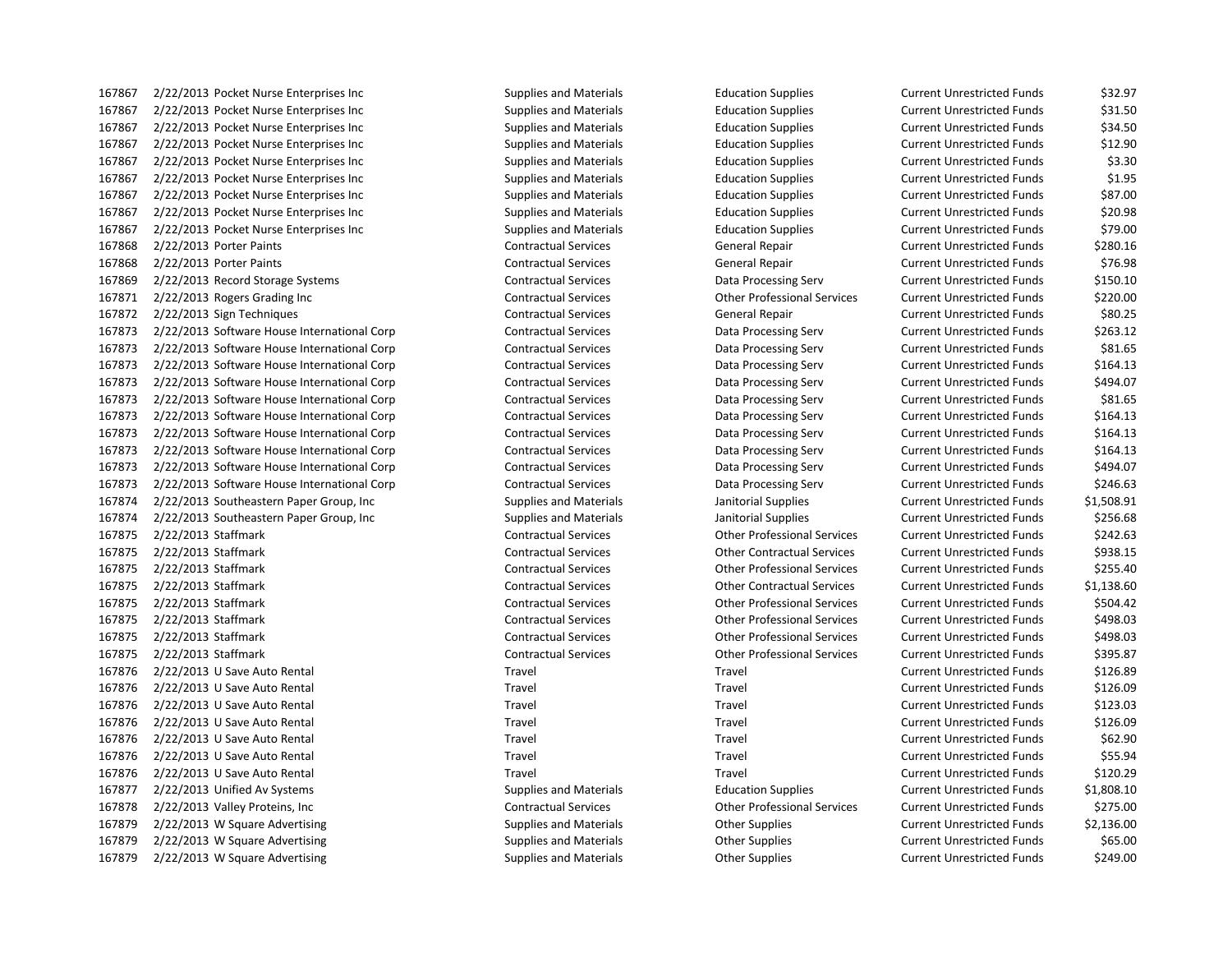2/22/2013 Business Card Travel Out of State Lodging Current Unrestricted Funds \$428.70 2/22/2013 Business Card Travel Out of State Other Trans Current Unrestricted Funds \$80.00 2/22/2013 Business Card Travel Out of State Air Trans Current Unrestricted Funds \$50.00 2/22/2013 Business Card Travel Out of State Lodging Current Unrestricted Funds \$533.12 167887 2/22/2013 Business Card Travel Travel Travel Current Restricted Funds \$442.53 2/22/2013 Business Card Travel In State Lodging Current Unrestricted Funds \$204.24 2/22/2013 Business Card Travel In State Lodging Current Unrestricted Funds \$204.00 2/22/2013 Business Card Travel Out of State Other Trans Current Unrestricted Funds \$38.00 2/22/2013 Business Card Op Revenue - Other Current Unres CLEP Current Unrestricted Funds \$539.00 2/22/2013 Business Card Supplies and Materials Food Supplies Current Unrestricted Funds \$238.44 2/22/2013 Business Card Travel In State Lodging Current Unrestricted Funds \$405.21 2/22/2013 Business Card Travel Out of State Lodging Current Unrestricted Funds \$404.54 2/22/2013 Business Card Op Revenue - Other Current Unres CLEP Current Unrestricted Funds \$77.00 2/22/2013 Business Card Travel Out of State Lodging Current Unrestricted Funds \$865.24 2/22/2013 Business Card Travel Out of State Lodging Current Unrestricted Funds \$204.18 2/22/2013 Business Card Supplies and Materials Food Supplies Current Unrestricted Funds \$82.73 2/22/2013 Business Card Supplies and Materials Food Supplies Current Unrestricted Funds \$20.10 2/22/2013 Business Card Contractual Services Other Contractual Services Current Unrestricted Funds \$692.24 2/22/2013 Business Card Travel Out of State Other Trans Current Unrestricted Funds \$30.00 2/22/2013 Business Card Travel Out of State Lodging Current Unrestricted Funds \$966.90 2/22/2013 Business Card Contractual Services Other Contractual Services Current Unrestricted Funds \$687.62 2/22/2013 Duke Energy Contractual Services Utilities Current Unrestricted Funds \$9.82 2/22/2013 Duke Energy Contractual Services Utilities Current Unrestricted Funds \$214.86 2/22/2013 Duke Energy Contractual Services Utilities Current Unrestricted Funds \$656.60 2/22/2013 Duke Energy Contractual Services Utilities Current Unrestricted Funds \$371.30 2/22/2013 Chester Metropolitan District Contractual Services Utilities Current Unrestricted Funds \$81.00 2/22/2013 Chester Metropolitan District Contractual Services Utilities Current Unrestricted Funds \$200.40 2/25/2013 YTC Employee Contractual Services Other Professional Services Current Unrestricted Funds \$1,416.09 2/26/2013 Alliedbarton Security Services Llc Contractual Services Other Contractual Services Current Unrestricted Funds \$3,640.06 2/27/2013 Accreditation Review Committee on E Fixed Charges Dues & Membership Fees Current Unrestricted Funds \$1,500.00 2/27/2013 First Sun Eap Contractual Services Other Professional Services Current Restricted Funds \$225.00 2/27/2013 Greystones Consulting Llc Travel Out of State Registration Fees Current Restricted Funds \$475.00 2/27/2013 Nat'l Institute for Staff and Organ Travel Out of State Registration Fees Current Unrestricted Funds \$495.00 2/27/2013 National Business Education Assoc Fixed Charges Dues & Membership Fees Current Unrestricted Funds \$80.00 2/27/2013 S C Assoc of Colleges and Emp Fixed Charges Dues & Membership Fees Current Unrestricted Funds \$50.00 2/27/2013 University of South Carolina Travel In State Registration Fee Current Unrestricted Funds \$45.00 2/27/2013 University of South Carolina Travel In State Registration Fee Current Unrestricted Funds \$45.00 2/27/2013 Winthrop University Fixed Charges Dues & Membership Fees Current Restricted Funds \$40.00 2/27/2013 York County Regional Chamber of Com Fixed Charges Dues & Membership Fees Current Restricted Funds \$368.00 2/28/2013 Desire2learn Inc Contractual Services Other Contractual Services Current Unrestricted Funds \$5,000.00 2/28/2013 Desire2learn Inc Contractual Services Other Contractual Services Current Unrestricted Funds \$250.00 2/28/2013 J J Kane Investment Recovery Auctio Equipment Motor Vehicle Current Unrestricted Funds \$22,000.00 2/28/2013 J J Kane Investment Recovery Auctio Equipment Motor Vehicle Current Unrestricted Funds \$2,200.00 2/28/2013 Airgas Usa, Llc Supplies and Materials Education Supplies Current Unrestricted Funds \$17.58 2/28/2013 Airgas Usa, Llc Contractual Services Other Professional Services Current Unrestricted Funds \$10.61

2/28/2013 Airgas Usa, Llc Supplies and Materials Education Supplies Current Unrestricted Funds \$3.65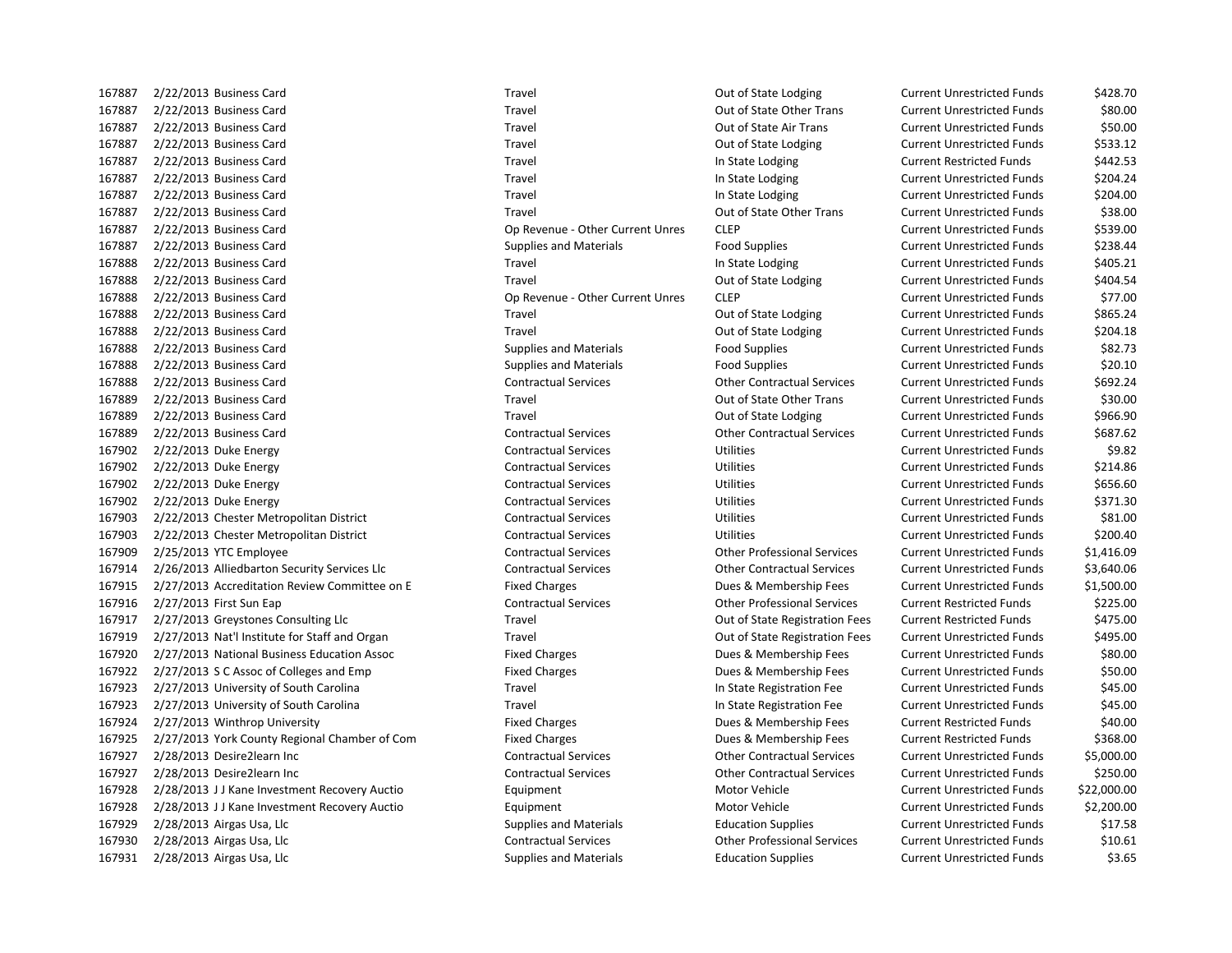| 167931   | 2/28/2013 Airgas Usa, Llc       | Supplies and Materials        | <b>Education Supplies</b>            | <b>Current Unrestricted Funds</b> | \$87.24    |
|----------|---------------------------------|-------------------------------|--------------------------------------|-----------------------------------|------------|
| 167932   | 2/28/2013 Airgas Usa, Llc       | Supplies and Materials        | <b>Education Supplies</b>            | <b>Current Unrestricted Funds</b> | \$3.37     |
| 167932   | 2/28/2013 Airgas Usa, Llc       | <b>Supplies and Materials</b> | <b>Education Supplies</b>            | <b>Current Unrestricted Funds</b> | \$84.27    |
| 167932   | 2/28/2013 Airgas Usa, Llc       | <b>Contractual Services</b>   | <b>Other Professional Services</b>   | <b>Current Unrestricted Funds</b> | \$10.11    |
| 167932   | 2/28/2013 Airgas Usa, Llc       | <b>Supplies and Materials</b> | <b>Education Supplies</b>            | <b>Current Unrestricted Funds</b> | \$16.85    |
| 167933   | 2/28/2013 Airgas Usa, Llc       | <b>Supplies and Materials</b> | <b>Education Supplies</b>            | <b>Current Unrestricted Funds</b> | \$3.37     |
| 167933   | $2/28/2013$ Airgas Usa, Llc     | <b>Supplies and Materials</b> | <b>Education Supplies</b>            | <b>Current Unrestricted Funds</b> | \$80.52    |
| 167933   | 2/28/2013 Airgas Usa, Llc       | <b>Contractual Services</b>   | <b>Other Professional Services</b>   | <b>Current Unrestricted Funds</b> | \$10.11    |
| 167933   | 2/28/2013 Airgas Usa, Llc       | <b>Supplies and Materials</b> | <b>Education Supplies</b>            | <b>Current Unrestricted Funds</b> | \$16.85    |
| 167936   | 2/28/2013 Unifirst Corporation  | <b>Contractual Services</b>   | <b>Other Professional Services</b>   | <b>Current Unrestricted Funds</b> | \$176.64   |
| E0004322 | 2/8/2013 YTC Employee           | <b>Current Liabilities</b>    | Kanawha Ins Co                       | <b>Current Unrestricted Funds</b> | \$24.84    |
| E0004323 | 2/8/2013 YTC Employee           | Travel                        | In State Priv Auto                   | <b>Current Unrestricted Funds</b> | \$234.87   |
| E0004323 | 2/8/2013 YTC Employee           | Travel                        | In State Meals                       | <b>Current Unrestricted Funds</b> | \$26.00    |
| E0004324 | 2/8/2013 YTC Employee           | Travel                        | In State Priv Auto                   | <b>Current Unrestricted Funds</b> | \$5.93     |
| E0004574 | $2/14/2013$ YTC Employee        | Travel                        | In State Priv Auto                   | <b>Current Unrestricted Funds</b> | \$78.17    |
| E0004575 | $2/14/2013$ YTC Employee        | <b>Contractual Services</b>   | <b>Education &amp; Training Serv</b> | <b>Current Unrestricted Funds</b> | \$975.00   |
| E0004576 | 2/14/2013 YTC Employee          | Travel                        | In State Priv Auto                   | <b>Current Unrestricted Funds</b> | \$618.72   |
| E0004596 | 2/18/2013 YTC Employee          | Travel                        | In State Priv Auto                   | <b>Current Unrestricted Funds</b> | \$5.59     |
| E0004596 | 2/18/2013 YTC Employee          | Travel                        | In State Priv Auto                   | <b>Current Unrestricted Funds</b> | \$79.57    |
| E0004597 | 2/18/2013 YTC Employee          | Travel                        | In State Priv Auto                   | <b>Current Unrestricted Funds</b> | \$81.74    |
| E0004598 | 2/18/2013 YTC Employee          | Travel                        | Non Deductible Meals                 | <b>Current Unrestricted Funds</b> | \$7.00     |
| E0004599 | 2/18/2013 YTC Employee          | Travel                        | Non Deductible Meals                 | <b>Current Unrestricted Funds</b> | \$7.00     |
| E0004600 | 2/18/2013 YTC Employee          | Travel                        | In State Priv Auto                   | <b>Current Restricted Funds</b>   | \$100.62   |
| E0004601 | 2/18/2013 YTC Employee          | Travel                        | In State Priv Auto                   | <b>Current Unrestricted Funds</b> | \$4.41     |
| E0004602 | 2/18/2013 YTC Commission Member | <b>Contractual Services</b>   | Non State Employee Travel            | <b>Current Unrestricted Funds</b> | \$318.99   |
| E0004602 | 2/18/2013 YTC Commission Member | <b>Contractual Services</b>   | Non State Employee Travel            | <b>Current Unrestricted Funds</b> | \$1,589.54 |
| E0004603 | 2/18/2013 YTC Employee          | Travel                        | Out of State Priv Auto               | <b>Current Unrestricted Funds</b> | \$14.72    |
| E0004603 | 2/18/2013 YTC Employee          | Travel                        | Out of State Priv Auto               | <b>Current Unrestricted Funds</b> | \$15.30    |
| E0004604 | 2/18/2013 YTC Employee          | Travel                        | Out of State Meals                   | <b>Current Unrestricted Funds</b> | \$87.00    |
| E0004606 | 2/20/2013 YTC Employee          | Travel                        | Out of State Priv Auto               | <b>Current Unrestricted Funds</b> | \$49.95    |
| E0004606 | 2/20/2013 YTC Employee          | Travel                        | Out of State Misc Travel             | <b>Current Unrestricted Funds</b> | \$25.00    |
| E0004606 | 2/20/2013 YTC Employee          | Travel                        | Out of State Meals                   | <b>Current Unrestricted Funds</b> | \$25.00    |
| E0004607 | 2/20/2013 YTC Employee          | <b>Contractual Services</b>   | Telephone                            | <b>Current Restricted Funds</b>   | \$154.87   |
| E0004607 | 2/20/2013 YTC Employee          | <b>Contractual Services</b>   | Telephone                            | <b>Current Restricted Funds</b>   | \$153.73   |
| E0004608 | $2/21/2013$ YTC Employee        | Travel                        | In State Priv Auto                   | <b>Current Restricted Funds</b>   | \$80.36    |
| E0004608 | $2/21/2013$ YTC Employee        | Travel                        | Non Deductible Meals                 | <b>Current Restricted Funds</b>   | \$7.00     |
| E0004609 | 2/21/2013 YTC Employee          | Travel                        | In State Priv Auto                   | <b>Current Unrestricted Funds</b> | \$401.71   |
| E0004610 | 2/21/2013 YTC Employee          | Travel                        | In State Priv Auto                   | <b>Current Restricted Funds</b>   | \$22.09    |
| E0004610 | 2/21/2013 YTC Employee          | Travel                        | In State Priv Auto                   | <b>Current Restricted Funds</b>   | \$69.04    |
| E0004610 | 2/21/2013 YTC Employee          | Travel                        | Non Deductible Meals                 | <b>Current Restricted Funds</b>   | \$7.00     |
| E0004611 | 2/21/2013 YTC Employee          | Travel                        | In State Priv Auto                   | <b>Current Unrestricted Funds</b> | \$135.50   |
| E0004612 | 2/21/2013 YTC Employee          | Travel                        | In State Priv Auto                   | <b>Current Unrestricted Funds</b> | \$15.76    |
| E0004612 | $2/21/2013$ YTC Employee        | Travel                        | In State Priv Auto                   | <b>Current Unrestricted Funds</b> | \$34.19    |
| E0004613 | 2/21/2013 YTC Employee          | Travel                        | In State Priv Auto                   | <b>Current Unrestricted Funds</b> | \$422.15   |
| E0004614 | 2/21/2013 YTC Employee          | Travel                        | In State Priv Auto                   | <b>Current Unrestricted Funds</b> | \$54.49    |
| E0004619 | 2/25/2013 YTC Employee          | Travel                        | Out of State Priv Auto               | <b>Current Unrestricted Funds</b> | \$257.53   |